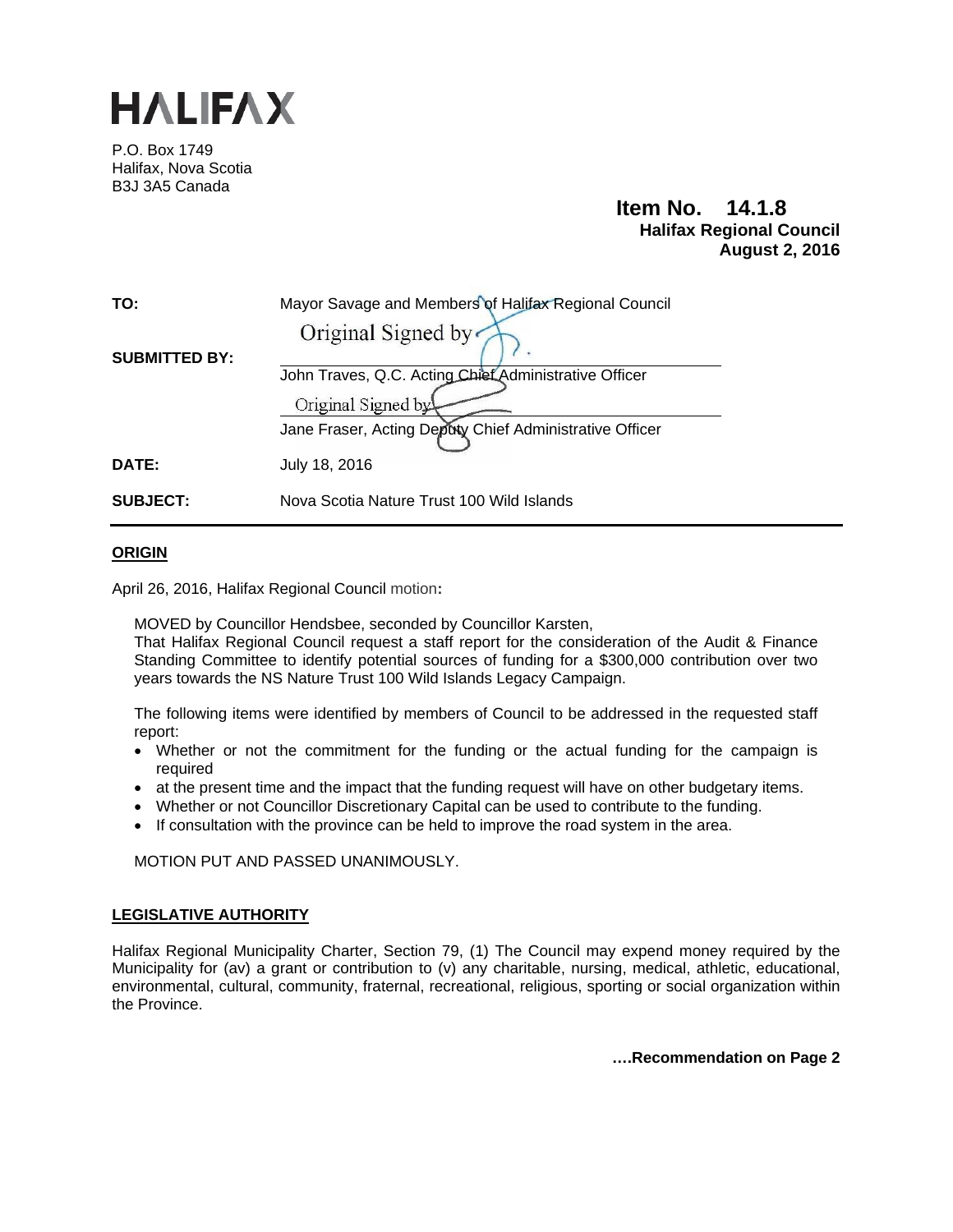## **RECOMMENDATION**

It is recommended that Halifax Regional Council direct staff to:

- 1. Include \$150,000 funding in each of the 2017/2018 and 2018/19 proposed operating budgets for a total grant of \$300,000 to the Nova Scotia Nature Trust's 100 Wild Islands Campaign;
- 2. Execute a grant agreement on behalf of the Municipality with the Nova Scotia Nature Trust, which in the opinion of the Acting Chief Administrative Officer or their delegate, achieves the outcomes of the Municipality identified in Table 1; and
- 3. Jointly promote and raise awareness of the 100 Wild Islands in partnership with the Nova Scotia Nature Trust when opportunities arise.

## **BACKGROUND**

The Nova Scotia Nature Trust (NSNT) has requested a donation of \$300,000 from HRM towards its 100 Wild Islands Campaign, a project to create a coastal island wilderness area along the Eastern Shore (Map 1). Subsequent to a proposal from the NSNT (Attachment 1), Regional Council has requested a staff report to identify potential funding sources for this project.<sup>1</sup>

#### **100 Wild Islands Campaign Proposal**

The NSNT is an incorporated charitable organization that was formed in 1994 with a mission, "to protect Nova Scotia's outstanding natural legacy through land conservation." This occurs with land acquisitions through purchases, donations, bequests and conservation agreements with landowners. Once lands are secured, the NSNT assumes a stewardship role in retaining their ecological values. While NSNT's primary intent is ecological protection, the preservation of lands also allows them to be accessed as open space for wilderness recreation and educational purposes.

The NSNT is completing a campaign for land acquisitions and conservation agreements for an area known as the 100 Wild Islands, located on the Eastern Shore. This is comprised of approximately 7,000 acres of near-shore islands between Clam Harbour Beach Provincial Park and Taylor Head Provincial Park that is described by the NSTN as, "one of the last remaining intact and ecologically rich island groups of its size in North America." The project will create a coastal island wilderness area that, in addition to preserving ecological features, will also create opportunities for recreation and ecotourism.

NSNT's goal is to raise \$7 million towards the protection of the 100 Wild Islands' lands. The project has a philanthropic sponsor who matches every dollar of funds that are raised through the campaign, bringing the total amount for the land acquisitions and conservation agreement to \$15 million. In their letter dated February 4, 2016, NSNT indicated that they were near the conclusion of their fundraising campaign, having raised \$6.3 million dollars. NSNT proposed that HRM provide \$300,000, and that Regional Council also challenge citizens to contribute the remaining \$50,000 which, with the matching donation, would result in the conclusion of the current fundraising campaign. NSNT has recently advised staff that the need to raise funds beyond HRM's contribution is no longer required; however, NSNT would appreciate HRM's in-kind support for joint promotion of the 100 Wild Islands in future.

Regional Council's motion was to direct this matter to the Audit and Finance Standing Committee. However, as it is being recommended that funding be considered in the 2017/18 budget, in year, non-budgeted funding would not be required so this report has been submitted directly to Regional Council.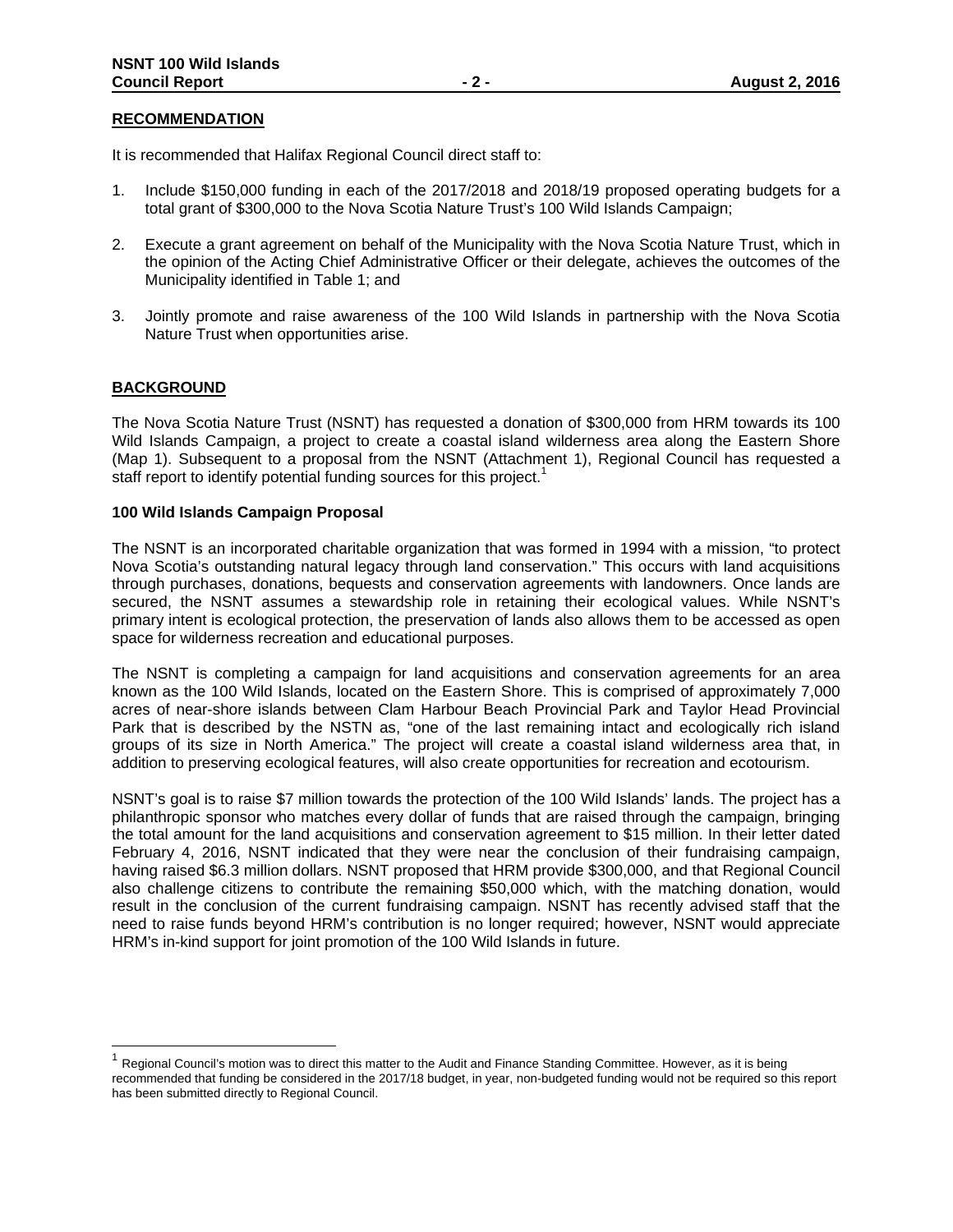## **Past requests from NSNT**

The NSNT has made similar previous requests to HRM's Environment and Sustainability Standing Committee (ESSC) for HRM's participation in its fundraising campaign, specifically:

- A July 2014 request for \$500,000; and
- A March 2015 request for \$180,000 with a proposal that the municipality challenge citizens and businesses to contribute matching funds (for a total of \$360,000).

These requests were not recommended by HRM staff or the ESSC and were therefore not considered by Regional Council. The basis for that was partially that HRM did not have a budget allocation and therefore the funding would be at the detriment of other HRM priorities. It was also noted that there was no open space planning framework to assess the merit of the project, a matter which would be addressed through the Halifax Green Network Plan (HGNP).

## **DISCUSSION**

During the request for the staff report, Council discussed rationale to support the NSNT proposal including the ecological, recreational, and ecotourism benefits, including the importance of water access within the subject area. While the HGNP is not yet completed, phase 1, which has been approved by Regional Council, outlined significant data assessment and spatial analysis in the *State of the Landscape Report*. From this and other research, the 100 Wild Islands can be considered within the context of HRM's regional open space network as follows:

## Ecological and Cultural Conservation

The islands help shape a range of coastal ecosystems that in other areas of the municipality have been, or are being, altered by development. They contain significant wetland complexes, beach and dune systems, inlets and headlands that provide critical habitat of rare boreal forest and vascular plants. The islands and headlands comprise over 700 acres of diverse terrestrial and aquatic habitats that support a wide range of species, including breeding grounds for seabirds, song-birds and shorebirds. As a major coastal estuary, this open space system also supports habitat for fish, shell-fish and aquatic organisms. Culturally, there is a long history of hunting and fishing activities on and near the islands. An archeological study underway by 100 Wild Islands project is expected to identify sites of indigenous Mi'kmaq contact. The HGNP has also identified a large portion of the Eastern Shore as a cultural landscape for further research.

## **Outdoor Recreation & Education**

The islands will provide a nationally important marine park system with recreation and education opportunities such as hiking, paddling, bird-watching, wilderness camping, and ecological and cultural interpretation. Traditional public access to the waters and the island beaches would be protected through the 100 Wild Islands conservation effort that would eliminate the threat of losing these natural areas over time.

## Economic Development

The natural and scenic quality of the landscape provides both cultural and economic development opportunities which have been highlighted through HGNP's public consultation meetings. The protection of rural and coastal character is a key value for the Eastern Shore along with opportunities for ecotourism and sustainable rural economic development. Efforts of community organizations under the Strategic Tourism Expansion Program (STEP) view open space and economic development as mutually beneficial and are in the process of developing a destination-based tourism strategy which includes opportunities to explore and experience the unique natural assets along the Eastern Shore. The value of the area also rests in its proximity to the urban centre and its accessibility for day-use visitors.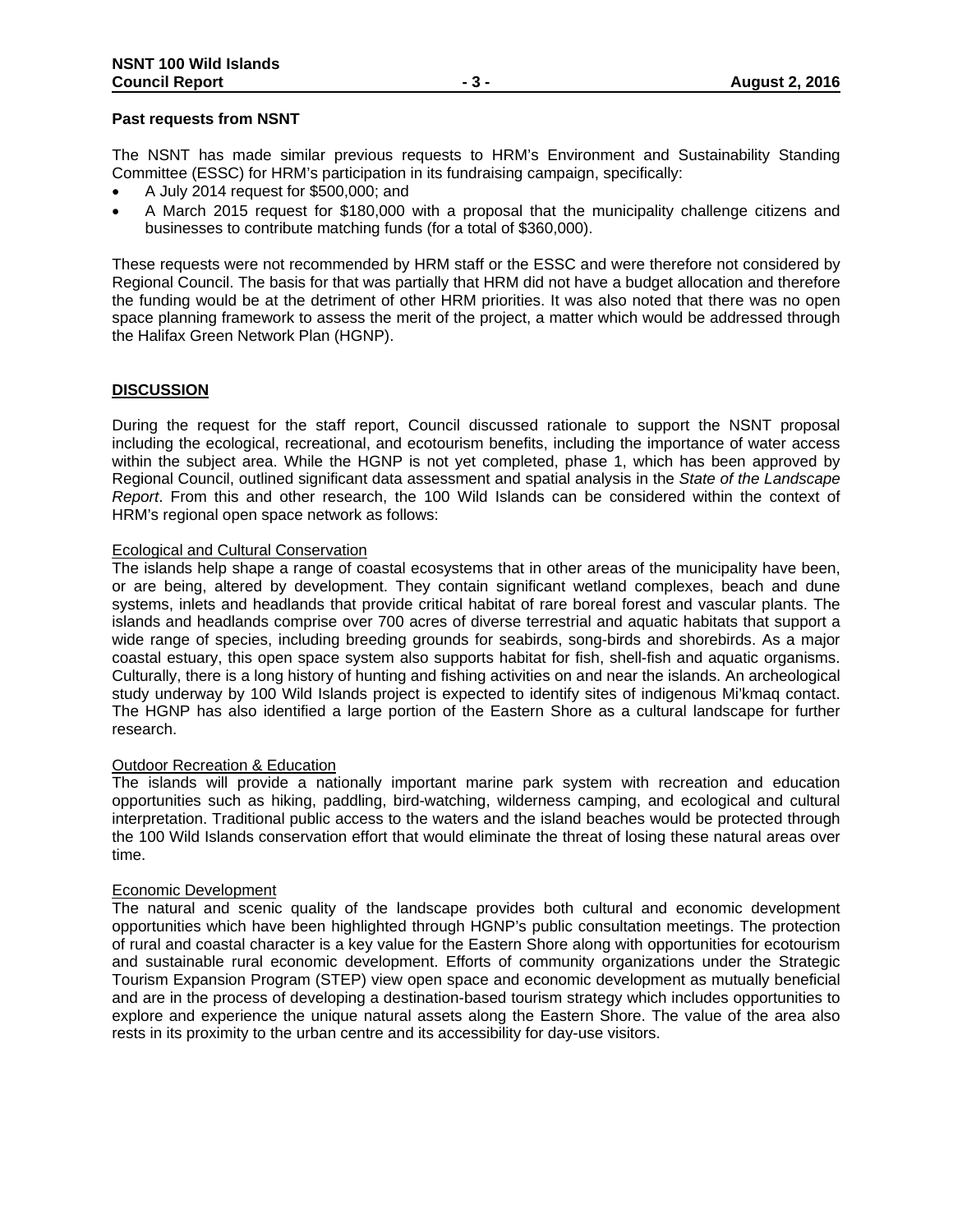## Essential Landscape Patterns

The 100 Wild Islands can be characterized as a large, undisturbed coastal ecosystem and estuary forming part of a system of open space corridors between the islands and to the interior lands north of Highway #7. They form part of an east-west coastal corridor between the islands themselves and a north-south corridor linking coastal and terrestrial ecosystems within the Tangier Grand Lake Wilderness Area to the north interior. This system can be described as an important component of HRM's ecological pattern. An island archipelago of this size and ecological integrity within such proximity to urban settlement is rare and regionally significant to HRM's open space network.

## **Financial Support Assessment**

A summary of HRM's authority, restrictions and options related to the requested funding support are outlined below.

## Community Grants Program

Currently, HRM does not have a funding program which could accommodate the level and type of funding requested by NSNT. HRM's current Community Grants Program only provides for program grants in the amount of \$5,000 and capital grants up to a maximum of \$25,000. The NSNT request could be considered under the current guideline but would only provide minimal funds.

Regional Council has received requests for funding amounts that exceed or fall outside the current Community Grants and other program guidelines. As with those requests, Regional Council may provide funding it feels appropriate and supports a benefit to the municipality, provided it is permitted by the *HRM Charter.* As part of the work on the Auditor General's report on Grants and Donations, staff is reviewing the overall granting policy. Regional Council may consider requests on a case by case basis as the *HRM Charter* permits Regional Council to provide a grant or contribution to a variety of charitable organizations including community and recreational organizations. Therefore, Regional Council could consider provision of a separate grant to NSNT. The process for any grant should be the same as undertaken for other similar type of grant requests to ensure consistency.

#### District Capital Funds

As part of the request for a staff report, Regional Council also inquired as to whether district capital funds would be a possible funding source for provision of the requested grant. As part of the annual operating budget, funding is allocated for use by councillors for specific initiatives within their respective districts. While district capital funding could be considered for provision of a grant to a not-for-profit organization, the magnitude of the project is regional in scale, and staff recommends that the project should be funded from HRM's overall budget.

## Grant Agreement

HRM provides grants through a variety of programs including Community Grants, Regional Special Events, Marketing Levy Special Events, among others. HRM enters into an agreement with event recipients to ensure that the funding is used for the purposes intended and that HRM receives any related benefits and appropriate recognition. In order to ensure a consistent approach with other grant programs, it is recommended that a grant agreement be executed between HRM and NSNT, subject to the key terms and conditions outlined in Table 1. That would enable the NSNT to have clear accountability for the use of the funds but would also enable HRM to ensure proper stewardship of tax dollars and receive public benefit and recognition.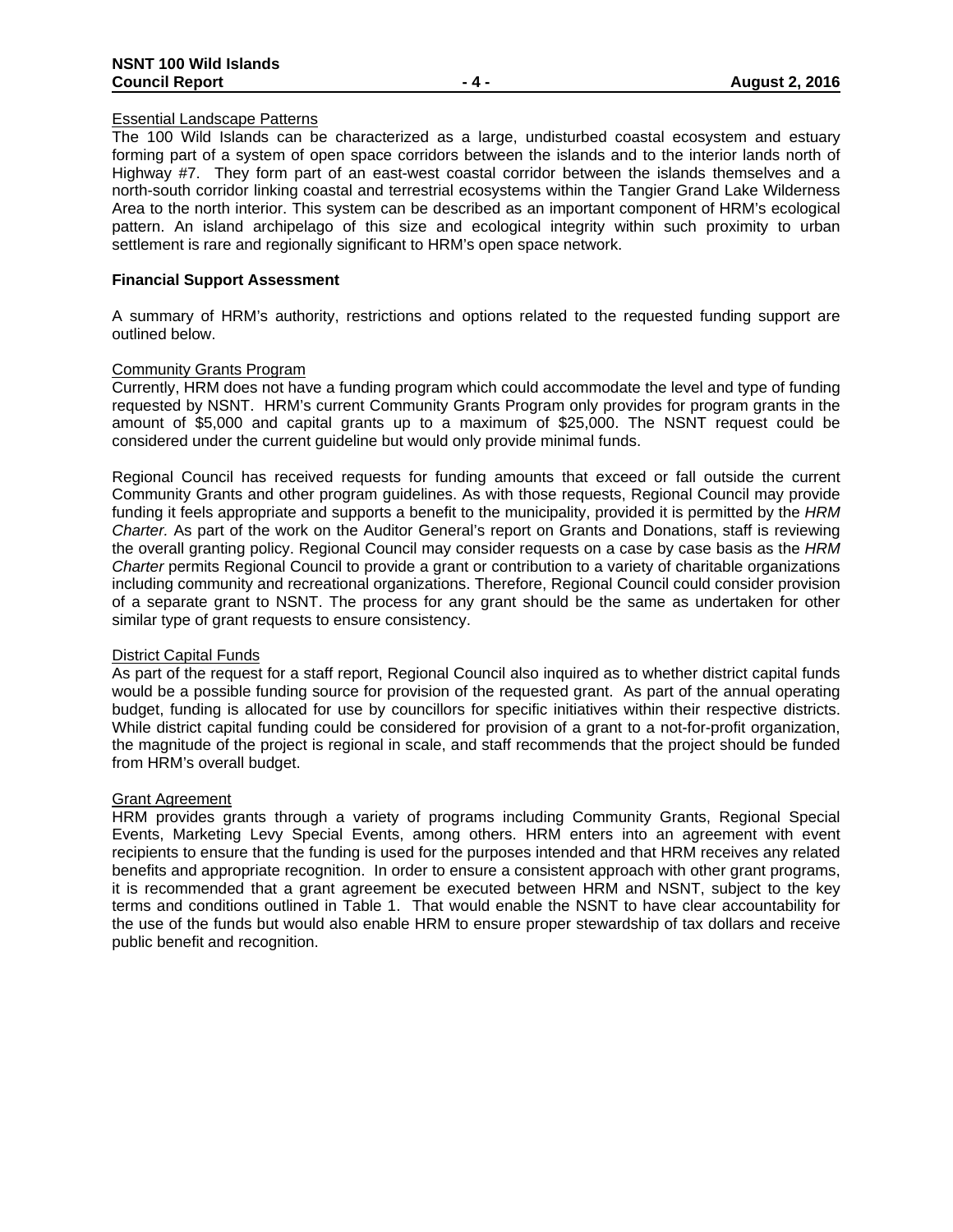Table 1: Proposed Grant Contract – Key Terms and Conditions

Nova Scotia Nature Trust shall use the grant provided by HRM solely for the 100 Wild Islands project. Payment by HRM in the amount of \$300,000 shall represent the complete financial commitment from HRM. There shall be no supplemental or incremental funds available to Nova Scotia Nature Trust. The funds will be dispersed through a payment schedule whereby an initial payment of \$150,000 is made in 2017/18, with a subsequent payment of \$150,000 in 2018/19, with the grant payable in full prior to March 31, 2019.

HRM shall not be a guarantor of the 100 Wild Island project, nor shall there be any contingent or direct liability either implied or expressed.

In return for HRM's financial contribution, Nova Scotia Nature Trust shall provide recognition commensurate with the level of investment.

## **Road Improvements**

Regional Council asked that this report address the possibility of consultations with the province to improve roads in the subject area. The roads in the area fall under provincial jurisdiction, so any improvements would need to be considered by the Province of Nova Scotia in future budgets. This is a matter that is outside the scope of this report, but will be raised by municipal staff in any future discussions with provincial staff.

## **FINANCIAL IMPLICATIONS**

Should Regional Council approve provision of the requested grant, funding in the amount of \$150,000 would be allocated in each of the 2017/18 and 2018/19 Operating Budgets for Council's consideration.

## **RISK CONSIDERATION**

There are no significant risks associated with the recommendations in this Report. The risks considered rate Low. To reach this conclusion, consideration was given to the financial risks. The allocation and use of funds for the project would be the subject of an agreement between NSNT and HRM which would mitigate the risks.

## **COMMUNITY ENGAGEMENT**

There was no community consultation in the preparation of this report.

#### **ENVIRONMENTAL IMPLICATIONS**

There are no environmental implications beyond those identified elsewhere within this report.

## **ALTERNATIVES**

- Alternative 1: Regional Council may choose to not approve a grant of \$300,000 to the NSNT's 100 Wild Islands Campaign.
- Alternative 2: Regional Council may choose to approve a grant in the amount of \$300,000 and direct that the full amount be included in either of the 2016/17 or 2017/18 operating budgets. However, a grant from the 2016/17 operating budget would require a subsequent report to Audit & Finance Standing Committee for approval of a funding source pursuant to the Committee's terms of reference since it would be an unbudgeted expense.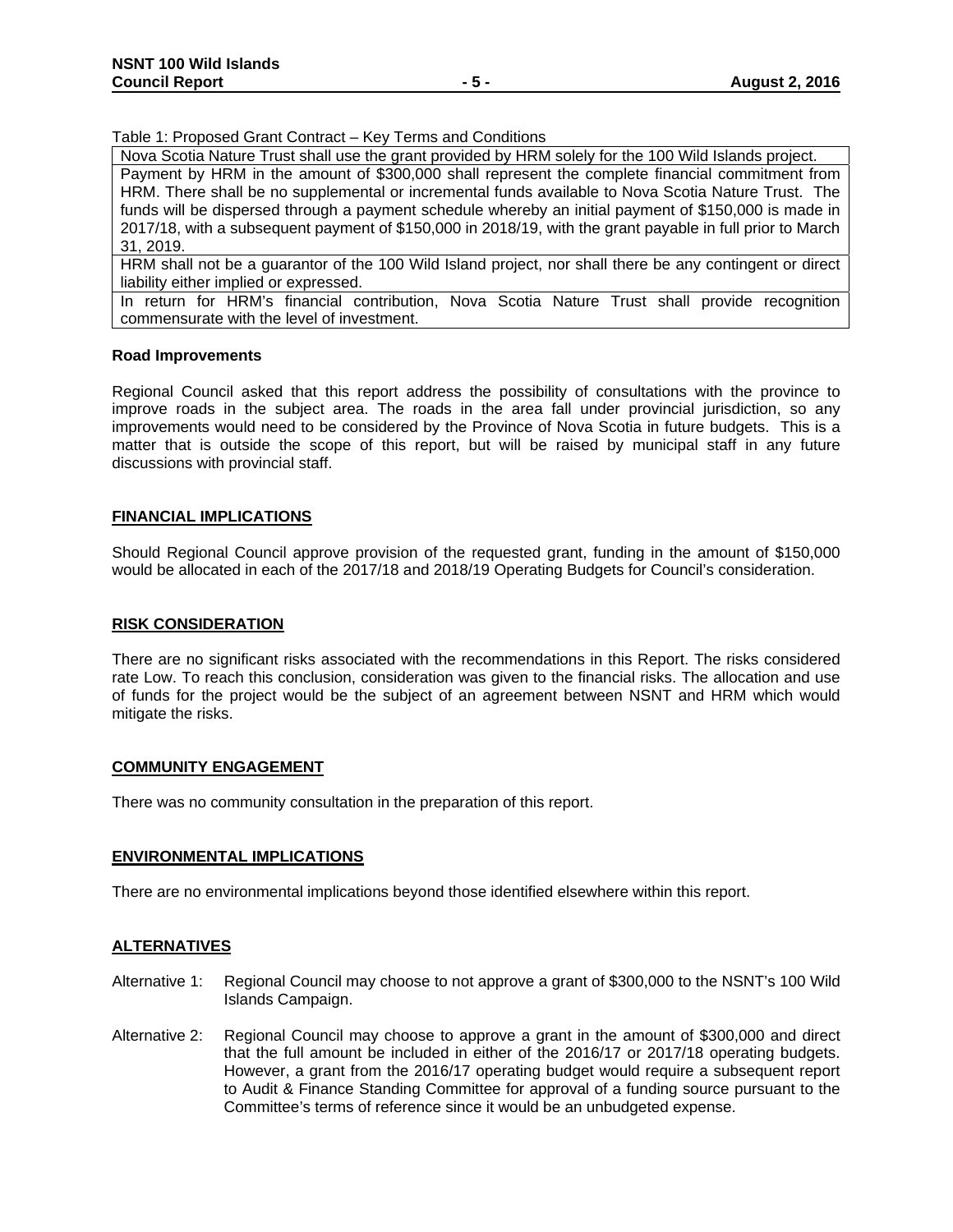# **ATTACHMENTS**

Map 1: 100 Wild Islands Campaign Area

Attachment A: Proposal from Nova Scotia Nature Trust

A copy of this report can be obtained online at http://www.halifax.ca/council/agendasc/cagenda.php then choose the appropriate meeting date, or by contacting the Office of the Municipal Clerk at 902.490.4210, or Fax 902.490.4208.

Report Prepared by: Richard Harvey, Manager, Policy and Planning, Parks and Recreation, 902.476.5822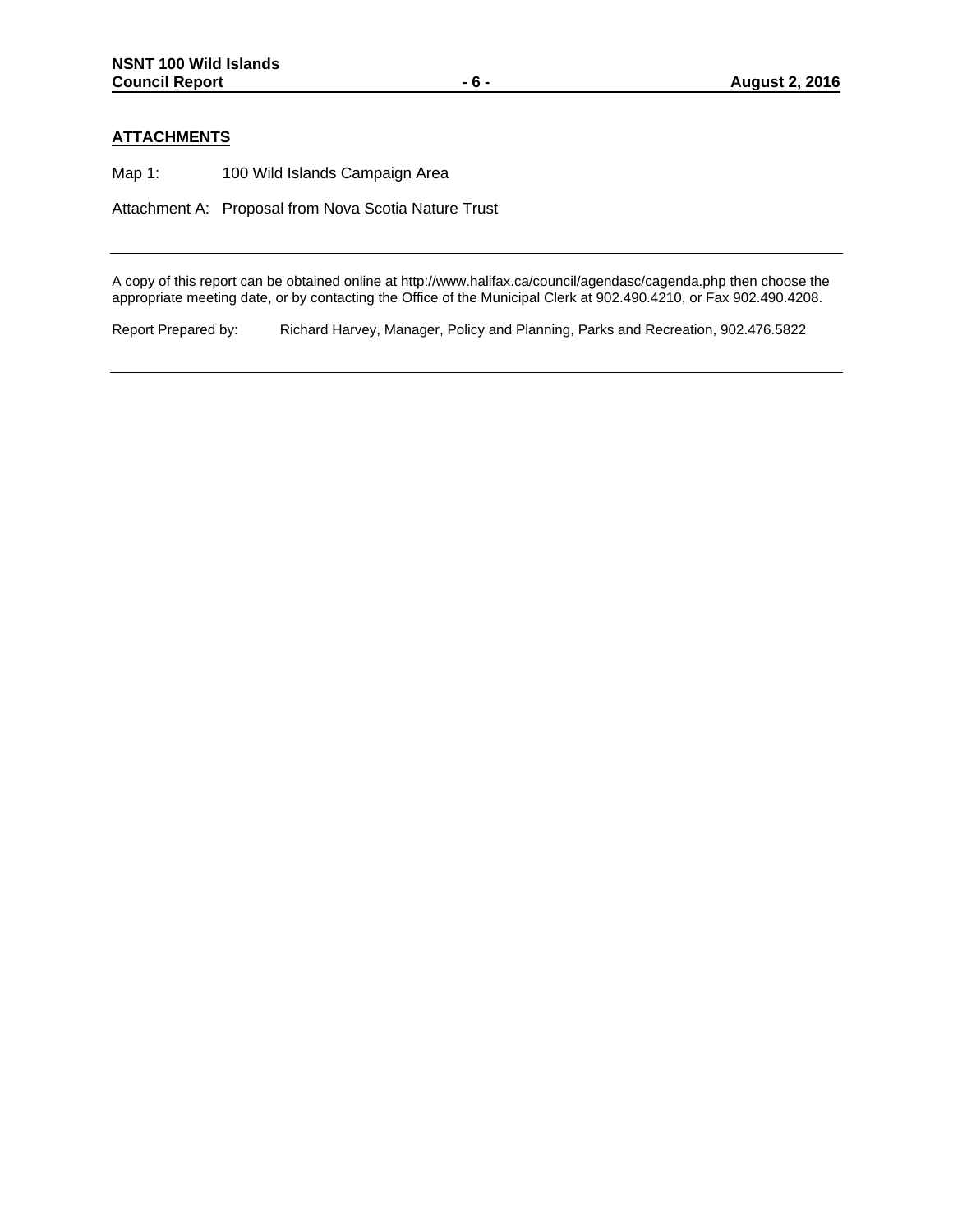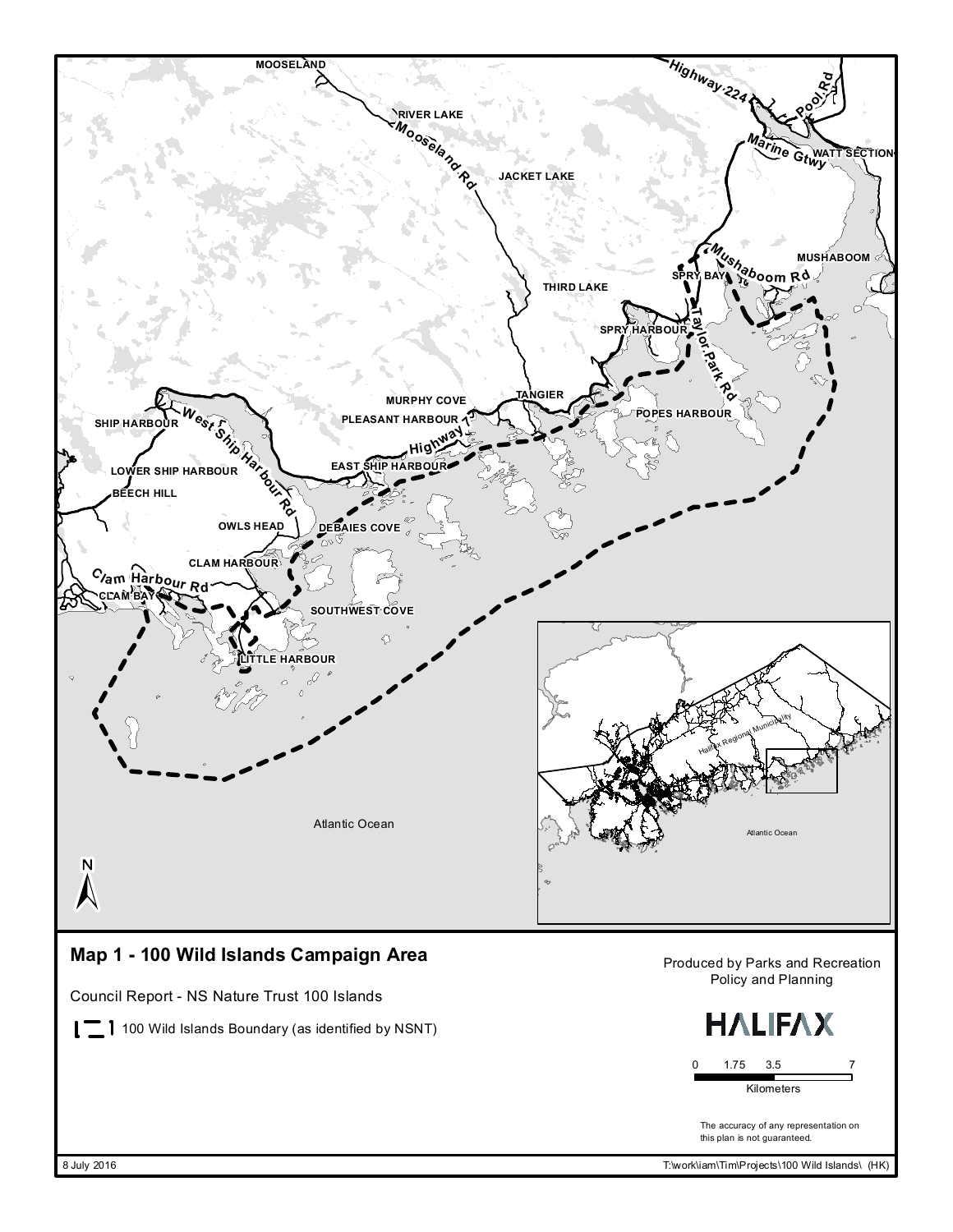

Mr. Michael Savage Mayor of Halifax PO Box 1749 Halifax, NS B3J 3A5

**February 4, 2016** 

#### Dear Mayor Savage,

Thank you so much for your interest in the 100 Wild Islands campaign and for taking the time to meet with us to explore possibilities for the Municipality's engagement in our campaign. The Nova Scotia Nature Trust is delighted with the prospect of partnering to bring this landmark project, for Halifax, its citizens, and for the Province, to the finish line. As requested, I am writing to outline a specific proposal for partnership.

The 100 Wild Islands is a world-class coastal island wilderness, just an hour from downtown, and lying within the boundaries of Halifax. Over the last three years we have successfully fundraised \$6.3 million dollars towards the campaign goals of \$7 million, and protected over 70% of the 100 Wild Islands. We have attracted support from both the federal and provincial governments, the corporate sector locally and nationally, and a broad diversity of community support from across the country and around the globe, including from international environmental icon. Yvon Chouinard

The campaign has also garnered significant public and media attention, from national news to Canadian Geographic, the Economist, the Wall Street Journal, and even a television episode (Love Nature/Smithsonian). This is a major good news story. A project of global conservation significance, a shining example of what the volunteers and community organizations can achieve, and an incredible profile-building, branding and marketing opportunity for Hallfax and for the Eastern Shore.

We propose Halifax invests \$300,000 in the 100 Wild Islands campaign (payable over two years if required). In addition, we hope you will lnvite the citizens of Halifax to step up alongside Hallfax, and be a part of protecting this most significant element of our city's natural legacy, by donating the remaining \$50,000. Halifax's contribution will be matched dollar for dollar by Hallfax native and entrepreneur, Paul Gauthier, making the total cash impact of Halifax's investment \$600,000, bringing the campaign to completion, and ensuring the protection of the 100 Wild Islands for generations to come,

PO Box 2202, Halifax NS B3J 3C4 · nature@nsnt.ca · www.nsnt.ca · (902) 425-5263 · 1 (877) 434-5263